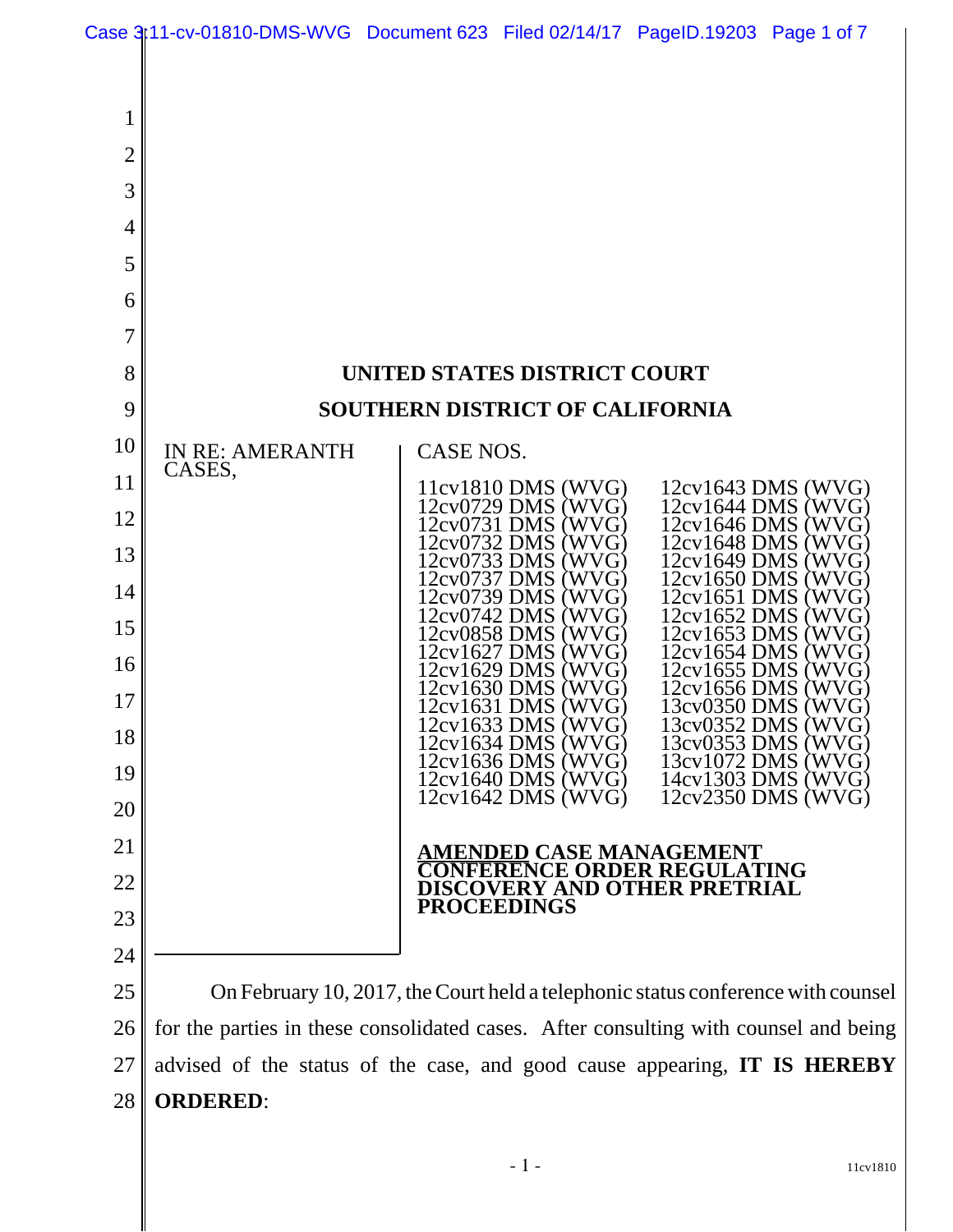1 2 3 4 5 1. Although Plaintiff's claims for infringement of the '850, '325 and '733 Patents are no longer at issue in light of findings by the PTAB and the Federal Circuit that those Patents are invalid, the Court declines to enter judgment on those claims at this time pursuant to Federal Rule of Civil Procedure 54(b). Instead, the Court will enter one final judgment after the claims concerning the '077 Patent are finally adjudicated. 2.

6 7 8 9 Pursuant to Plaintiff's representation during the status conference, Plaintiff is no longer pursuing any claims of willful infringement against any of the Defendants, including Ticketbiscuit, Fandango, Usablenet and Dominos. Accordingly, those claims are no longer at issue.

10 11 12 13 14 15 3. Defendants shall withdraw any and all pending motions to dismiss and file Answers to their respective operative Complaints on or before **February 24, 2017**. To the extent any Defendants desire to file motions based on failure to state a claim for direct or indirect infringement, they may raise those issues in a motion under Federal Rule of Civil Procedure 12(c) within seven (7) calendar days after the service of Plaintiff's amended infringement contentions.

16 17 4. The Magistrate Judge shall schedule ENE conferences for all parties to take place as soon as possible after the Answers are filed.

18 19 20 21 5. Plaintiff shall file its motion to disqualify counsel on or before **February 24, 2017**. Any opposition to Plaintiff's motion to disqualify shall be filed on or before **March 10, 2017**. Any reply briefs shall be filed on or before **March 17, 2017**. The motion shall be heard on **April 7, 2017**, at **1:30 p.m.** 

22 23 24 25 26 27 28 6. Plaintiff shall provide amended infringement contentions as to all Defendants on or before **March 24, 2017**. Plaintiff is directed to select no more than five (5) claims from the '077 Patent to assert against each Defendant. Plaintiff's amended infringement contentions shall consist of one representative version of each Defendant's accused system for the selected claims of the '077 Patent asserted against that Defendant. If Plaintiff asserts indirect infringement (contributory or inducement) by a Defendant, Plaintiff shall provide as part of its infringement contentions an example of how the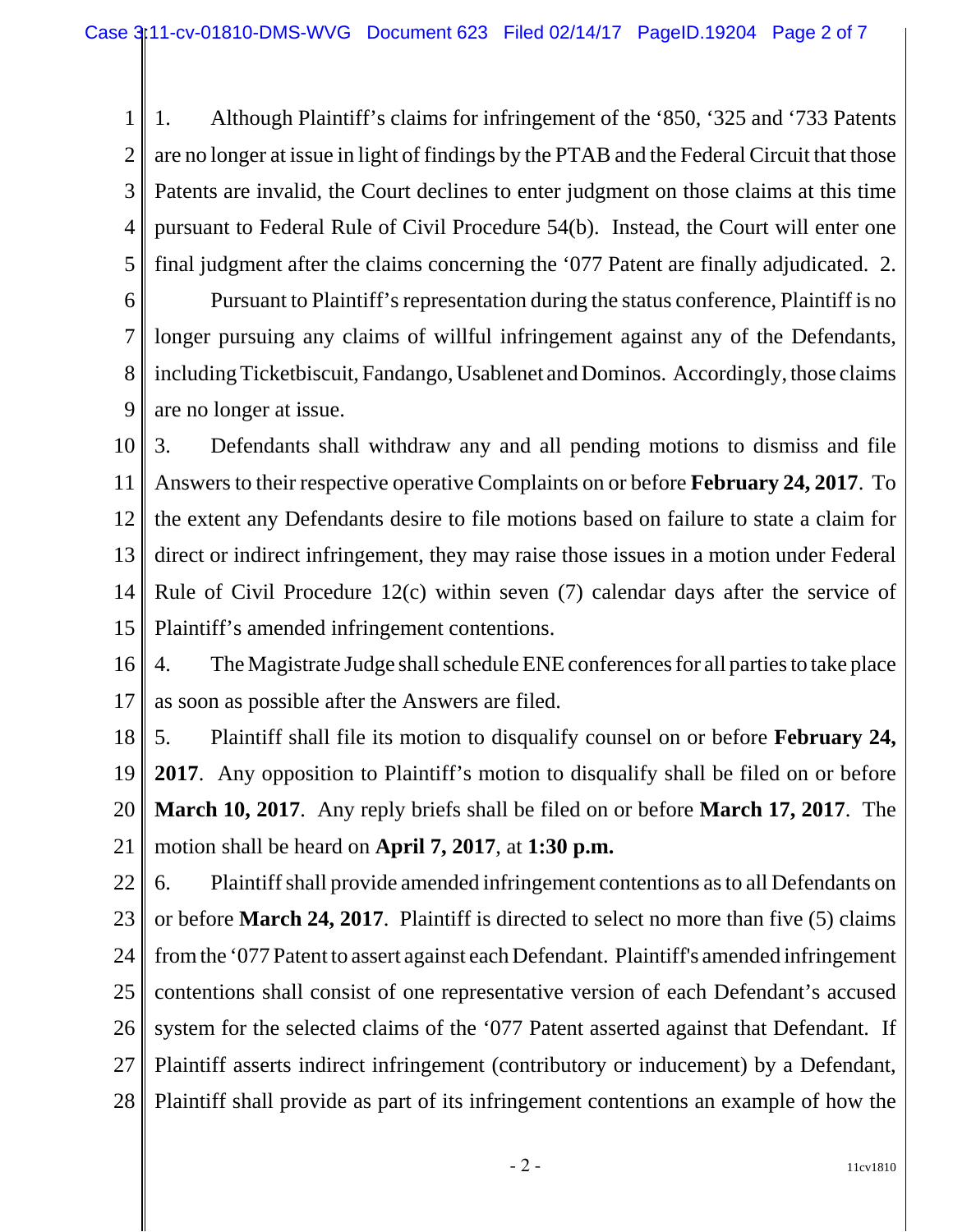1 2 Defendant indirectly infringes, including the identity of the direct infringer and factual basis for the Defendant's intent.

3 4 5 7. No later than **April 7, 2017**, Defendants shall provide Plaintiff with the source codes for their respective representative system identified in Plaintiff's amended infringement contentions.

6 7 8 9 10 11 12 13 14 15 16 17 18 19 8. No later than **May 23, 2017**, Defendants shall serve invalidity contentions pursuant to Patent L.R. 3.3 and produce documents as required by Patent L.R. 3.4. Defendants shall jointly provide a list of prior art they contend individually or in combination invalidates the patent at issue. Defendants shall jointly serve one set of initial invalidity contentions on Plaintiff in accordance with the format set forth in the local rules. The contentions shall be directed at the claims Plaintiff selects for its infringement contentions. Defendants' production of information pursuant to Local Rule 3.4(a), setting forth the technical specifications and other information for their accused system is limited to the system identified in Plaintiff's initial infringement contentions. Defendants' contentions shall include all, if any, prior art they contend invalidates a claim based on anticipation. Defendants shall include no more than five separate prior art combinations they contend invalidate based on obviousness. For the latter purpose, Defendants may assert additional prior art references or combinations at this time only with leave of Court.

20 21 9. Counsel for all parties shall meet and confer and select no more than ten (10) claim terms or phrases from the '077 Patent for construction.

22 23 24 25 26 27 28 10. On or before **June 6, 2017**, the parties shall exchange preliminary claim constructions pursuant to Patent L.R. 4.1(a) and identify extrinsic evidence as required by Patent L.R. 4.1(b). On or before **June 20, 2017**, the parties shall exchange responsive claim constructions pursuant to Patent L.R. 4.1(c) and identify extrinsic evidence as required by Patent L.R. 4.1(d). In the interests of efficiency and reducing the cost of litigation, Defendants are encouraged to provide an omnibus preliminary claim construction and an omnibus response to Plaintiff.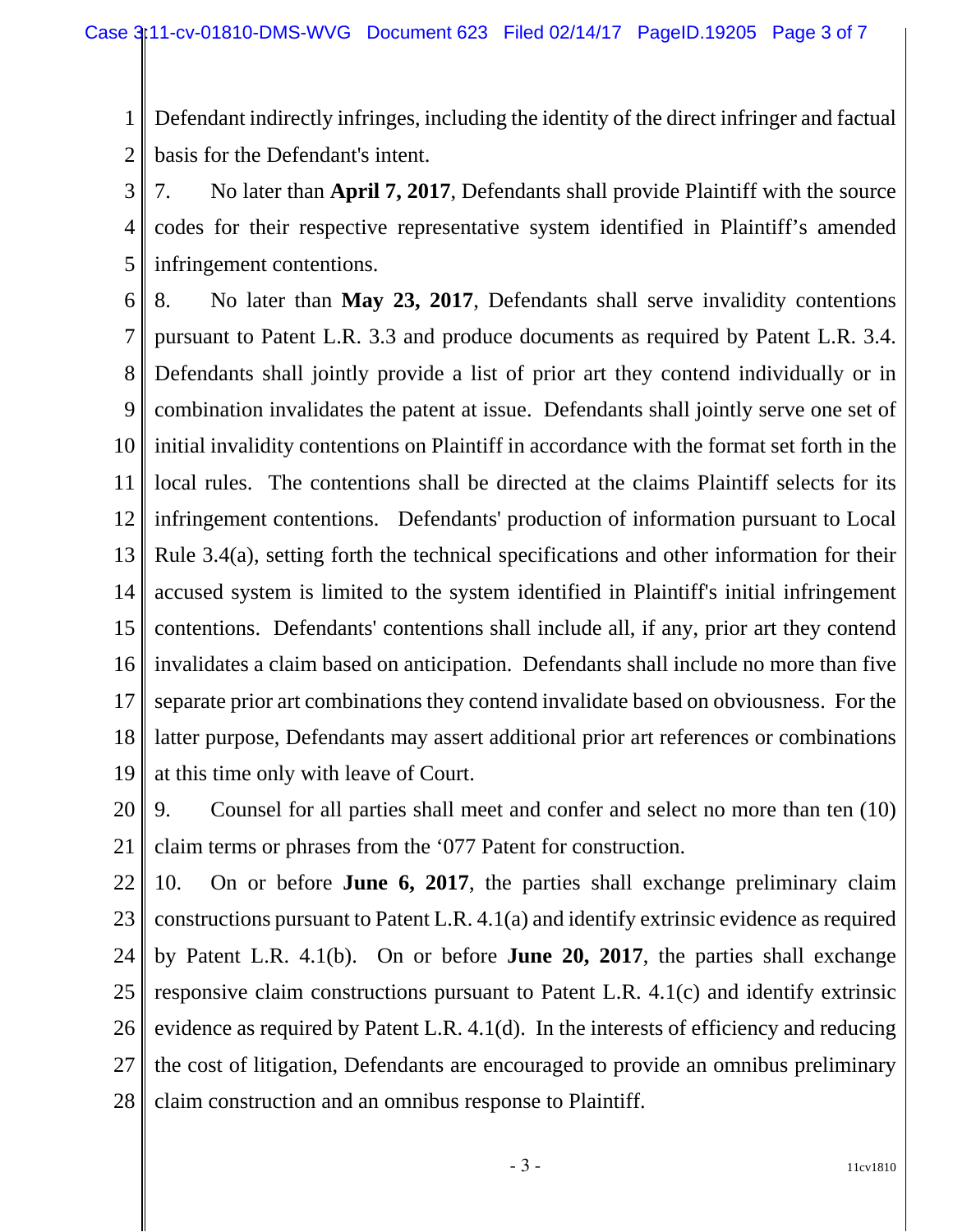1 2 3 11. On or before **July 5, 2017**, the parties shall complete and file a joint claim construction chart, joint claim construction worksheet, and joint hearing statement pursuant to Patent L.R. 4.2.

4 5 12. All discovery intended for use in the claim construction hearing must be completed no later than **August 16, 2017**. *See* Patent L.R. 4.3.

6 7 8 9 10 11 12 13. Defendants shall file one omnibus claim construction brief and response. To the extent any Defendant wishes to present an argument specific to its position, it may do so in a supplemental brief or response not to exceed five (5) pages. No later than **September 20, 2017**, the parties shall simultaneously file their opening claim construction briefs. *See* Patent L.R. 4.4(a). No later than **October 4, 2017**, the parties shall simultaneously file their responsive claim construction briefs. *See* Patent L.R. 4.4(b).

- 13 14 15 14. On **October 6, 2017**, at **1:30 p.m.** the Court will hold a joint telephonic conference to discuss the parties' intended presentations at the claim construction hearing, including any tutorial and testimony.
- 16 17 18 19 15. The claim construction hearing will be held on **November 6, 2017,** at **9:00 a.m.** *See* Patent L.R. 4.5. The Court shall hold a joint case management conference at the end of the claim construction hearing. Counsel shall be prepared to discuss trial dates and case management dates leading up to trial for all cases except the IPDEV case.
- 20 16. As to the IPDEV case only, the following additional schedule shall apply:
- 21 22 23 24 25 26 27 28 a. All fact discovery shall be completed on or before **August 16, 2017**. All expert discovery shall be completed on or before **November 16, 2017**. "Completed" means that all discovery under Rules 30-36 of the Federal Rules of Civil Procedure, and discovery subpoenas under Rule 45, must be initiated a sufficient period of time in advance of the cut-off date, so that it may be completed by the cut-off date, taking into account the times for service, notice, and response as set forth in the Federal Rules of Civil Procedure, and any motions and the resolution of any discovery disputes. All disputes concerning discovery shall be brought to the attention of the Magistrate Judge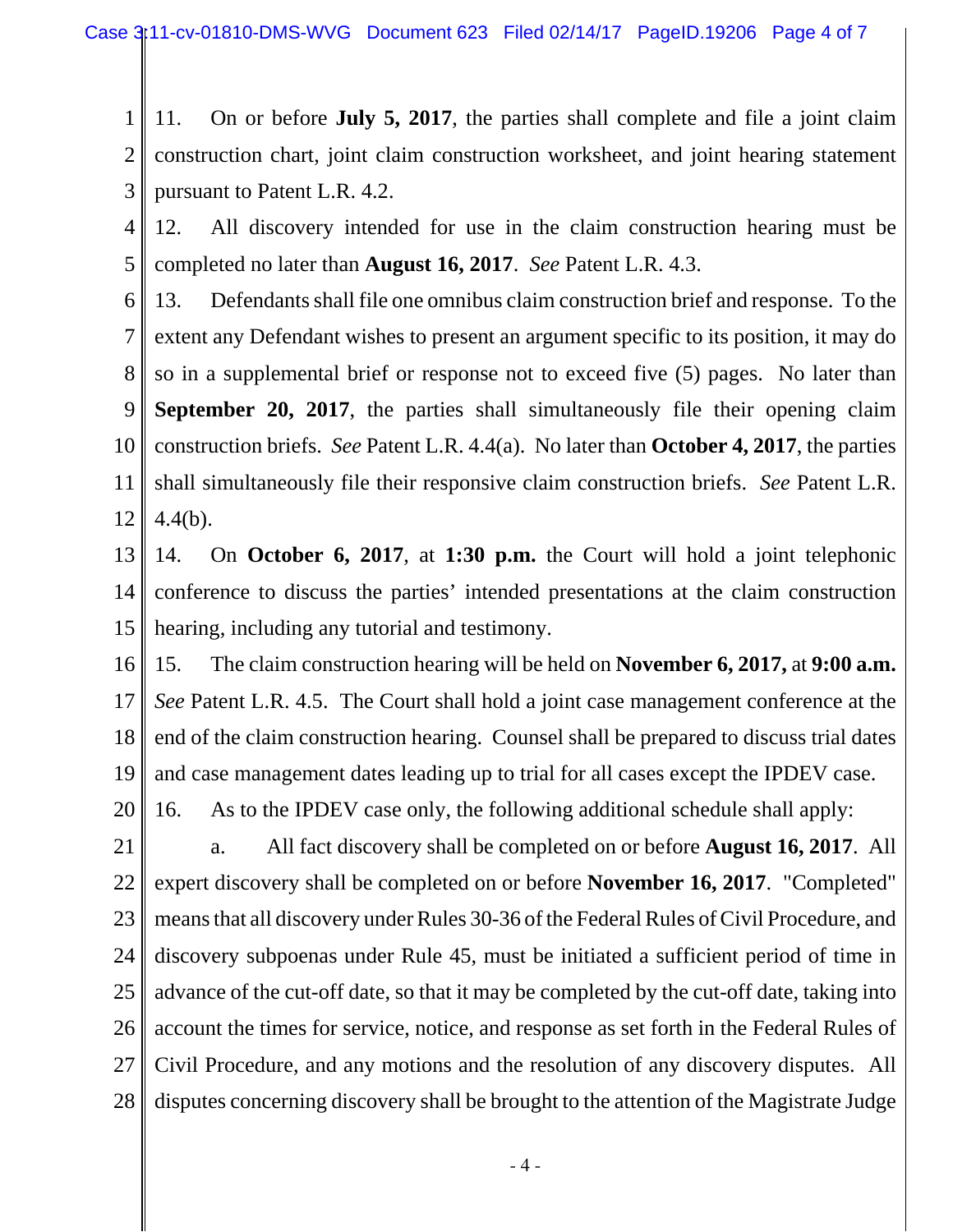1 2 3 no later than thirty (30) days following the date upon which the event giving rise to the discovery dispute occurred. Counsel shall meet and confer pursuant to the requirements of Fed. R. Civ. P. 26 and Local Rule 26.1(a).

4

5 6 7 8 9 10 11 b. On or before **June 16, 2017**, all parties shall exchange with all other parties a list of all expert witnesses expected to be called at trial. The list shall include the name, address, and telephone number of the expert and a brief statement identifying the subject areas as to which the expert is expected to testify. The list shall also include the normal rates the expert charges for deposition and trial testimony. On or before **July 7, 2017**, any party may supplement its designation in response to any other party's designation so long as that party has not previously retained an expert to testify on that subject.

12 13 14 15 16 17 18 c. Each expert witness designated by a party shall prepare a written report to be provided to all other parties **no later than August 25, 2017**, containing the information required by Fed. R. Civ. P. 26(a)(2)(A) and (B). **Except as provided in paragraph 17 below, any party that fails to make these disclosures shall not, absent substantial justification, be permitted to use evidence or testimony not disclosed at any hearing or at the time of trial. In addition, the Court may impose sanctions as permitted by Fed. R. Civ. P. 37**.

19 20 21 22 23 d. Any party, through any expert designated, shall in accordance with Fed. R. Civ. P. 26(a)(2)(D) and Fed. R. Civ. P. 26(e)(2), supplement any of its expert reports regarding evidence intended solely to contradict or rebut evidence on the same subject matter identified in an expert report submitted by another party. Any such supplemental reports are due on or before **September 22, 2017**.

24 25 e. The Court will set a filing deadline for dispositive motions in its claim construction order.

26 27 28 f. Counsel shall serve on each other and file with the Clerk of the Court their Memoranda of Contentions of Fact and Law in compliance with Local Rule 16.1(f)(2) (and 16.1(f)(3), where applicable) on or before **February 19, 2018**.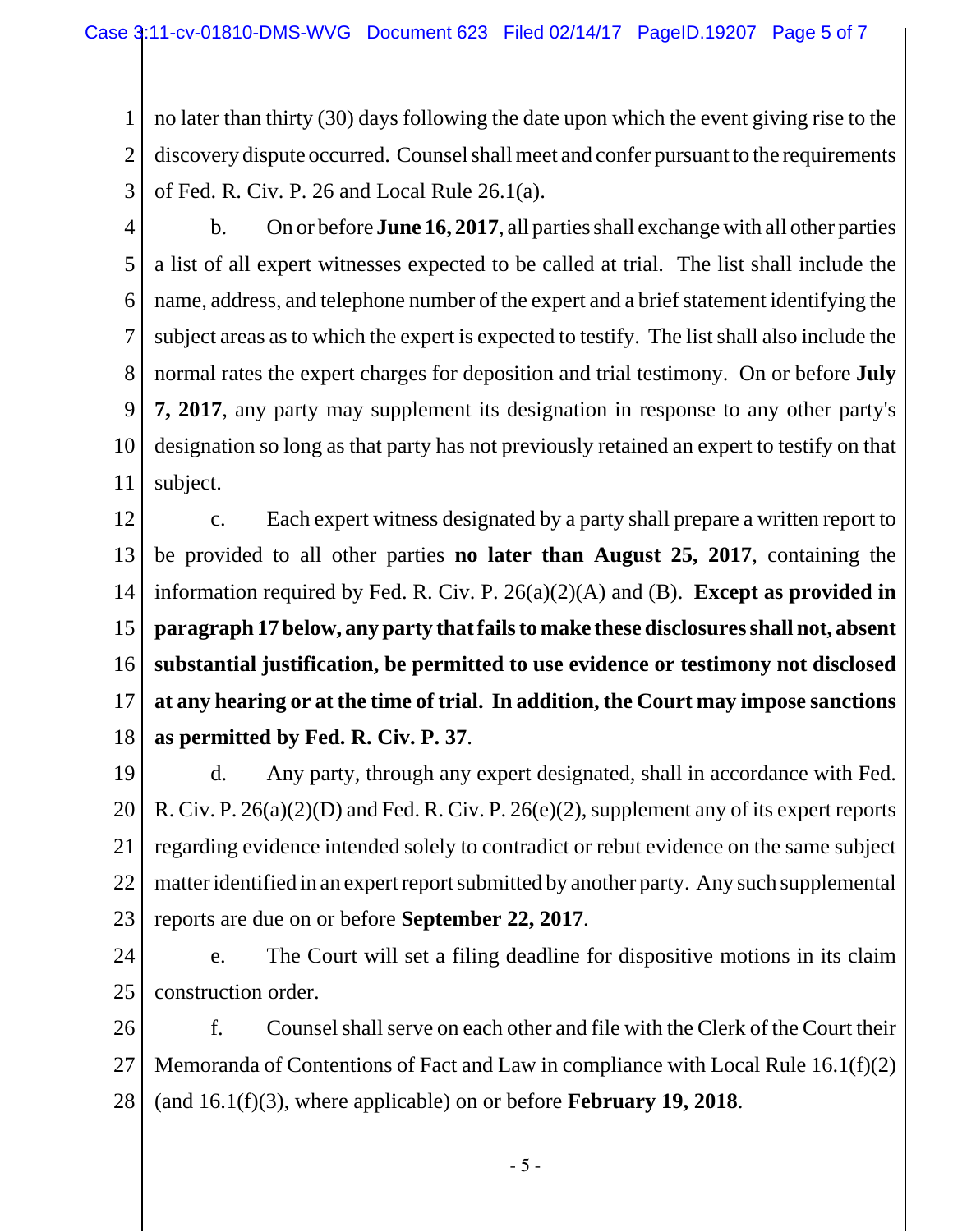1 2 3 4 5 6 7 8 g. Counsel shall confer and take the action required by Local Rule 16.1(f)(4) on or before **February 26, 2018**. At this meeting, counsel shall discuss and attempt to enter into stipulations and agreements resulting in simplification of the triable issues. Counsel shall exchange copies and/or display all exhibits other than those to be used for impeachment, lists of witnesses and their addresses including experts who will be called to testify, and written contentions of applicable facts and law. The exhibits shall be prepared in accordance with Local Rule 16.1(f)(2)(c). Counsel shall cooperate in the preparation of the proposed final pretrial conference order.

9 10 11 12 13 14 15 16 17 18 19 h. The proposed final pretrial conference order, including written objections, if any, to any party's Fed. R. Civ. P. 26(a)(3) pretrial disclosures, shall be served on opposing counsel and lodged directly with chambers on or before **March 12, 2018**, and shall be in the form prescribed in and in compliance with Local Rule 16.1(f)(6). **In addition, the parties shall include in the proposed pretrial order a statement to be read to the jury, not in excess of one page, of the nature of the case and the claims and defenses**. Any objections to pretrial disclosures shall comply with the requirements of Fed. R. Civ. P. 26(a)(3). **Please be advised that the failure to file written objections to a party's pretrial disclosures may result in the waiver of such objections, with the exception of those made pursuant to Rules 402 (relevance) and 403 (prejudice, confusion or waste of time) of the Federal Rules of Evidence.**

20 21 22 23 24 25 i. The parties shall file and serve their motions *in limine* on or before **April 6, 2018**. Each side shall be limited to five (5) motions, and each motion shall be no more than five (5) pages. The parties are admonished, however, to meet and confer to try and resolve their disputes before filing motions *in limine*. Oppositions to motions *in limine* shall be filed on or before **April 13, 2018**. A hearing on the parties' motions *in limine* shall be held on **April 20, 2018**, at 1:30 p.m.

26 27 28 j. The final pretrial conference is scheduled on the calendar of the Honorable Dana M. Sabraw on **March 23, 2018,** at **10:30 a.m.** The trial is scheduled to commence on **April 23, 2018**, at **9:00 a.m**.